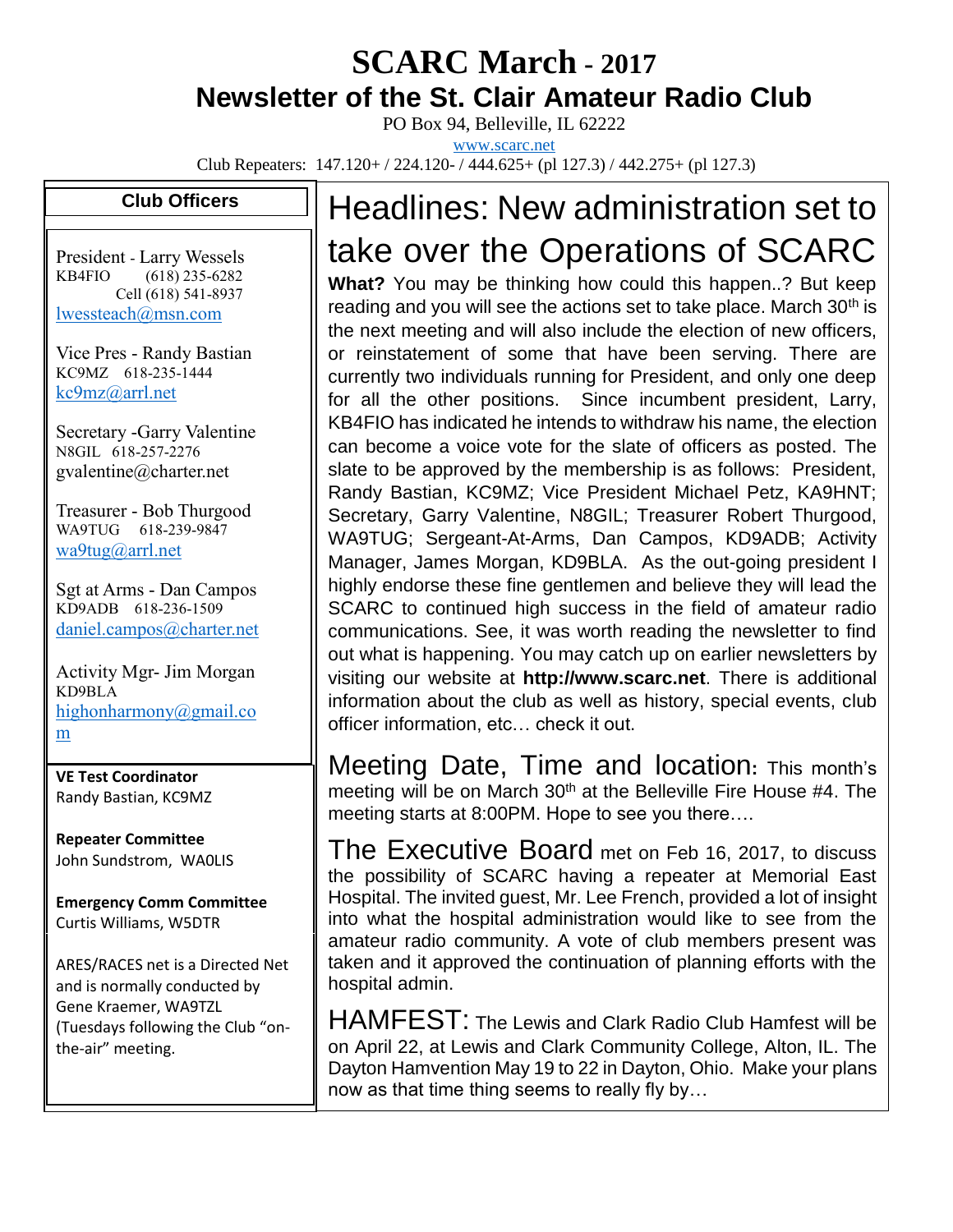## Minutes from the Executive Committee Meeting (Repeat): (The

following is a summation of the topics discussed and information presented.) Mr. Lee French represented Memorial Hospital and was the guest speaker at the meeting and provided input to the following items which were presented as the agenda at the meeting.

**Hospital Needs/ Requirements:** Description of requirements, and what the hospital administrator would like from the Amateur Radio Community in terms of emergency communications.

*Answer: needs to identify operators that can be trained and be available when called.*

What are the minimum requirements that would satisfy the Hospital needs?

*Operators for 24 hours*

What would be the ideal support from SCARC?

*Trained operators available when called* 

Is (or will) Memorial East be part of the STARRS: Amateur Radio Network…? (Participates in the HARN) *They are not now but plan to be in the very near future*

The Facility Manager/ Engineer for Memorial East will need to find a location for the repeater and arrange for the physical work, including electrical, conduit for the antenna feed line, and running of the cables.

 *Facility location has been identified and equipment is to be ordered as soon as identified* Maintaining lightning protection is critical and I do not think their management and insurance company will allow any of this work to be done by Club members. (?)

 *This type work is contracted out to commercial vendors (supposedly bonded/insured )* Where will the operators be located? SCARC operators could be near the emergency room? *"yes"* The net control for the regional net will not likely be located at Memorial East, but instead at the EOC in the main Memorial Hospital that handles the regional coordination. Note there is a separate EOC for internal operations.

 *Again, yes, it is now and the plan is for it to remain at Memoriam Main Hospital* Three of the eleven counties are in the STARRS area (HARN). So far all of our drills for the 17 hospitals in the IDPH Edwardsville Region (formerly called Region 4) have not involved HARN or the Missouri hospitals. However, this might not always be the case. *State plan is that all will eventually be in the STARRS and will have the requirements for communication and coordination.* Only a couple of our hospitals have HF capability, but this may change in the future. Also, there is a state plan to set up a digital network to each hospital. This needs to be considered in any plans.

 *Memorial East will order HF equipment and would like input from the SCARC as to optimal equipment*

**Official Actions concerning proposals:** (This is action by both the club and the Hospital) Full membership vote on any actions proposed by this committee. "*A vote was taken at the February meeting which approved continued planning with the hospital representatives."* The proposal when agreed on, will be written up as a Memorandum of Agreement (MOA) and signed by key parties involved /representatives of the involved organizations. (Required by Hosp.) Schedule of implementation for the agreement to be developed. (Developed by both SCARC and Hospital)

Support Plan will be developed and implemented.

We will need to get coordination for any move of the repeater or use of the frequencies from the Illinois Repeater Association.

*Thank you to all members that have supported the club over the years, I especially thank Mr. Harrison Church, W0KXP, for the work on our 501C(3) tax exempt status, and financial support.*